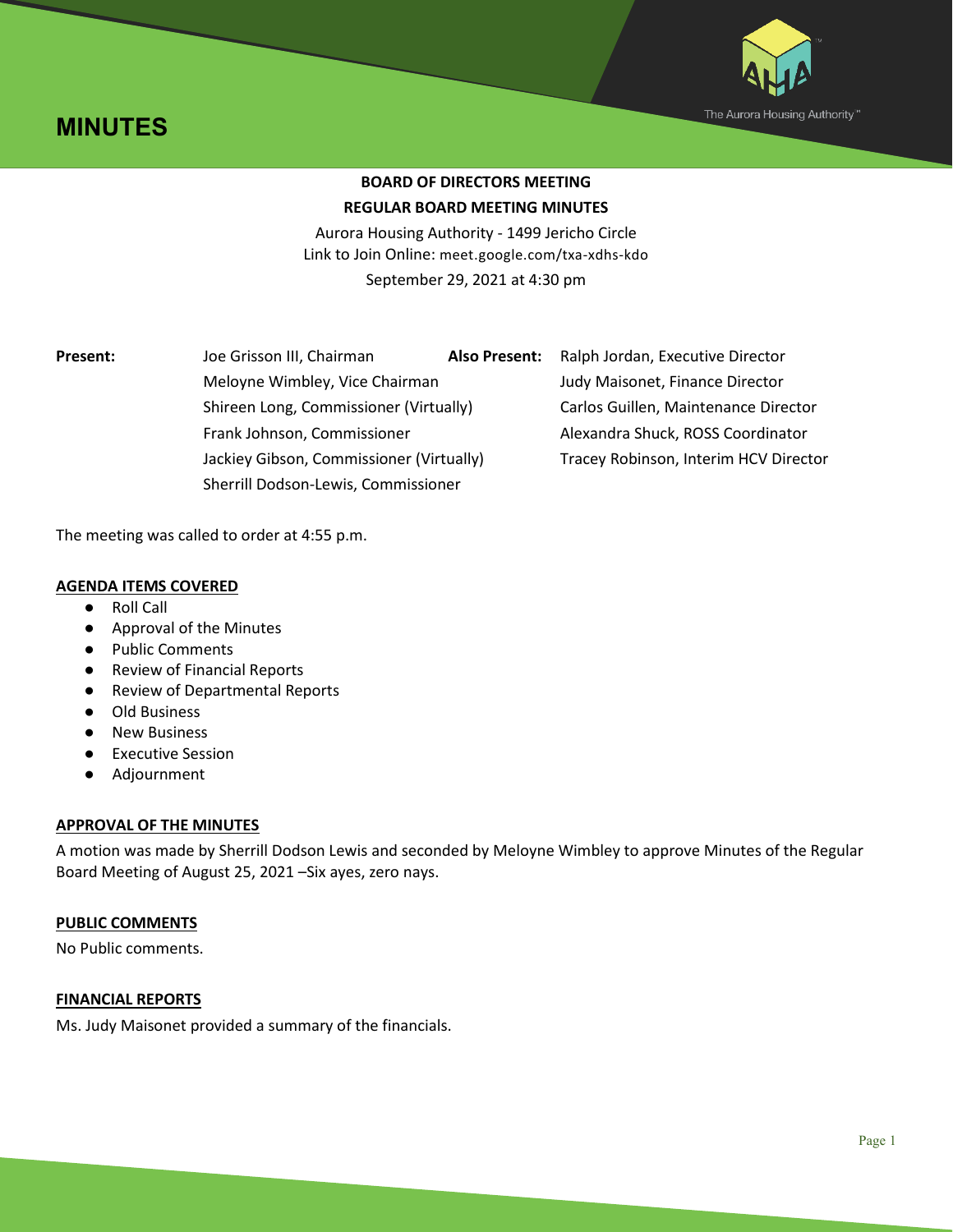## **DEPARTMENTAL REPORTS**

#### **Public Housing**

Ms. Maria Godinez was not available but Mr. Jordan read from the report. Mr Jordan highlighted the partnership with the Quad County Urban League to hire youth from the community for the fall grant they received.

Mr. Jordan added the AHA is at 98% occupancy and has been working on maintaining that. The most turnaround is always a Maple Terrace.

Mr. Jordan added there are some tenants the AHA is working on taking legal action. One in particular is due to Aurora Fire Department (AFD) deeming the tenant a fire health/safety hazard. Mr. Jordan, Board and Legal had open discussion.

All questions/concerns voiced were settled.

### **Resident Opportunities Self-Sufficiency (ROSS)**

Ms. Alexandra Shuck provided a summary of her report.

All questions/concerns voiced were settled.

#### **Housing Choice Voucher (Section 8)**

Mrs. Robinson read from her report. Her report, highlighting that HCV issuance has been placed on hold. Families that already have voucher issued are searching but having a hard time finding units to lease. Applicants are still being approved but placed on the ready to house pool. Those families that are searching are being granted extensions to allow them to continue searching.

Emergency Housing Voucher wait list continues accepting applications. The Occupancy Department has pulled 100 from the wating list to start the eligibility process. The first EHV briefing will be September 28, 2021 and issue 4 vouchers.

All questions/concerns voiced were settled.

#### **Maintenance**

Mr. Carlos Guillen provided from his report that maintenance staff prioritizes daily work orders and cleaning and disinfecting Centennial House and Maple Terrace. Staff continues assisting Smithereens Pest Control during the monthly treatments.

Mr. Guillen also provided a summary of work performed by contractors.

#### **Executive Report**

Mr. Jordan read from his report The AHA is providing customer service to residents during the COVID-19 pandemic. Staff is meeting with residents at each site monthly to provide information and take any resident complaints or maintenance requests.